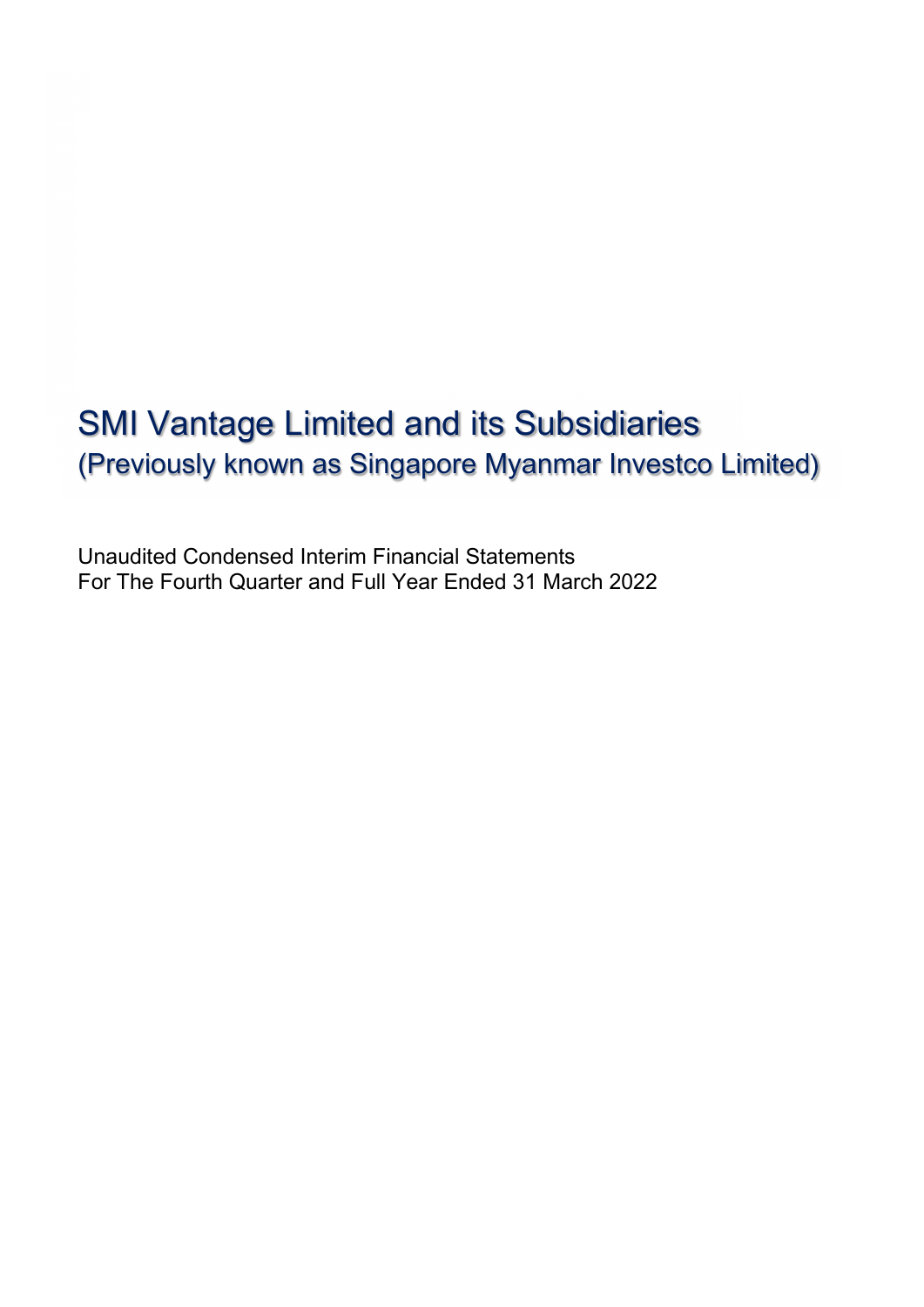# Table of contents

|                                                                 | Page |
|-----------------------------------------------------------------|------|
| A. CONDENSED CONSOLIDATED STATEMENT OF PROFIT OR LOSS AND OTHER |      |
|                                                                 |      |
|                                                                 |      |
|                                                                 |      |
|                                                                 |      |
|                                                                 |      |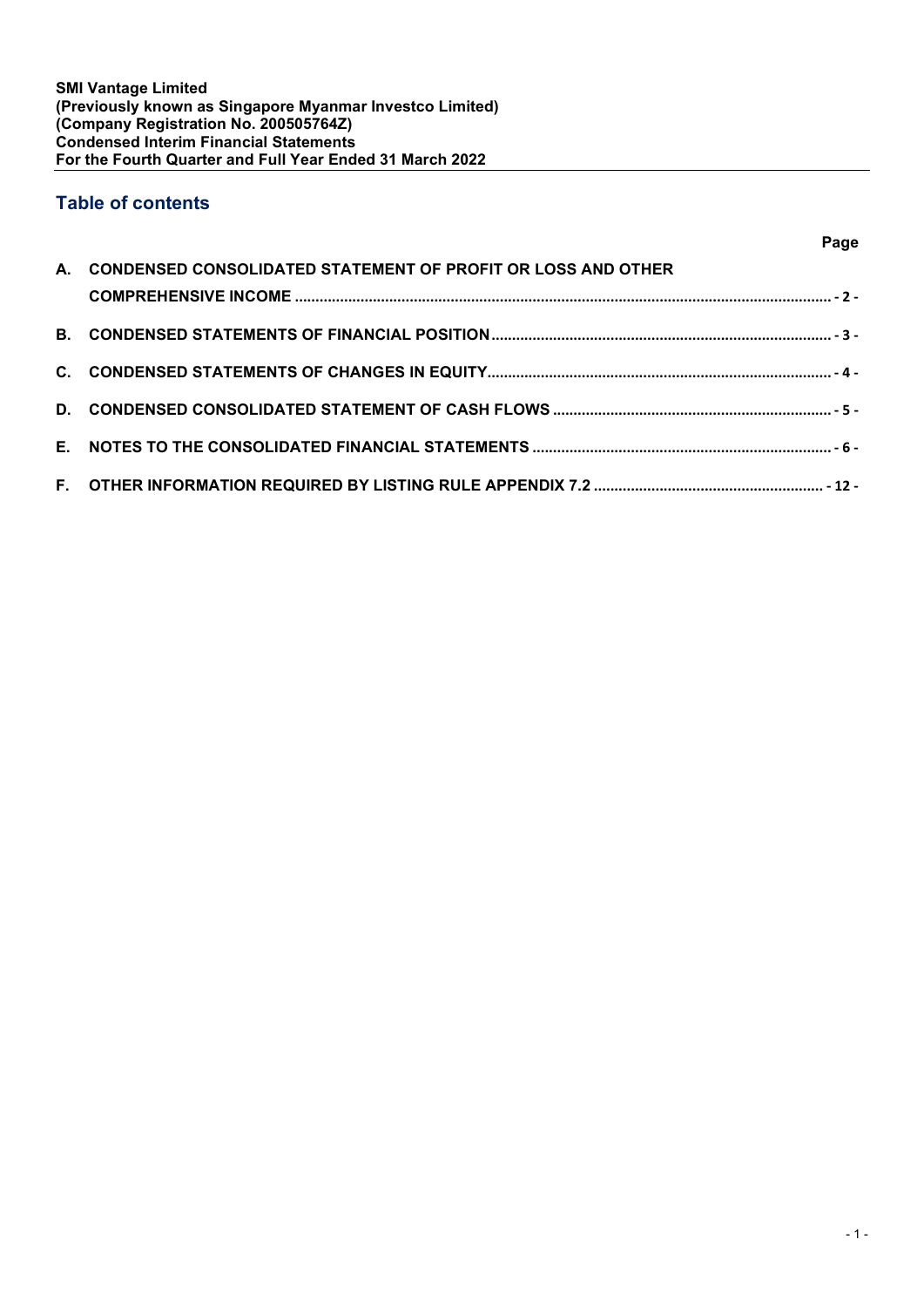# A. CONDENSED CONSOLIDATED STATEMENT OF PROFIT OR LOSS AND OTHER COMPREHENSIVE INCOME

| (In US\$'000)                                                                                                                                             |                | Group                  |                  |                 | Group             |                          |               |
|-----------------------------------------------------------------------------------------------------------------------------------------------------------|----------------|------------------------|------------------|-----------------|-------------------|--------------------------|---------------|
|                                                                                                                                                           |                | <b>Full Year Ended</b> |                  |                 |                   | <b>3 Months Ended</b>    |               |
| <b>Description</b>                                                                                                                                        | <b>Note</b>    | 31 Mar<br>2022         | 31 Mar<br>2021** | % Change        | 31 Mar<br>2022    | 31 Mar<br>2021**         | % Change      |
| Revenue                                                                                                                                                   | $\overline{c}$ | (50)                   | 335              | (115%)          | (116)             | 28                       | (514%)        |
| Cost of sales                                                                                                                                             |                | (94)                   | (387)            | (76%)           | (65)              | (18)                     | 261%          |
| Gross profit/(loss)                                                                                                                                       |                | (144)                  | (52)             | (177%)          | (181)             | 10                       | $(1,910\%)$   |
|                                                                                                                                                           |                |                        |                  |                 |                   |                          |               |
| Other items of income                                                                                                                                     |                |                        |                  |                 |                   |                          |               |
| Other income and gains                                                                                                                                    |                | 999                    | 506              | 97%             | 17                | 506                      | (97%)         |
| Other items of expenses                                                                                                                                   | $\overline{2}$ |                        |                  |                 |                   |                          |               |
| <b>Distribution costs</b>                                                                                                                                 |                | (379)                  | (738)            | (49%)           | (97)              | (48)                     | 102%          |
| Administrative expenses                                                                                                                                   |                | (3,718)                | (3,754)          | (1%)            | (802)             | (840)                    | (5%)          |
| Finance costs                                                                                                                                             |                | (560)                  | (782)            | (28%)           | (140)             | (153)                    | (9%)          |
| Other expenses                                                                                                                                            |                | (126)                  | (397)            | (68%)           | (126)             | (67)                     | 88%           |
| Share of results of Associates, net of tax<br>Share of results of Jointly-controlled Entities,                                                            |                |                        |                  |                 |                   | $\overline{\phantom{0}}$ |               |
| net of tax<br>Loss before tax from continuing<br>operations                                                                                               | $\overline{4}$ | (202)<br>(4, 130)      | 71<br>(5, 146)   | (385%)<br>(20%) | (159)<br>(1, 488) | 8<br>(584)               | 2088%<br>155% |
| Income tax benefit                                                                                                                                        | 5              |                        | 3                | $(100\%)$       |                   | ä,                       |               |
| Loss from continuing operations, net of tax                                                                                                               |                | (4, 130)               | (5, 143)         | (20%)           | (1,488)           | (584)                    | 155%          |
| Profit/(Loss) from discontinued operations,<br>net of tax                                                                                                 |                | (76)                   | (129)            | (41%)           | (9)               | 55                       | (116%)        |
| Total comprehensive loss for the period                                                                                                                   |                | (4, 206)               | (5, 272)         | (20%)           | (1, 497)          | (529)                    | 183%          |
| Profit/(Loss) attributable to:                                                                                                                            |                |                        |                  |                 |                   |                          |               |
| - Owners of the Company                                                                                                                                   |                | (4,206)                | (5, 375)         | (22%)           | (1, 497)          | (525)                    | 185%          |
| - Non-controlling interests                                                                                                                               |                |                        | 103              | $(100\%)$       |                   | (4)                      | (100%)        |
| Loss for the period                                                                                                                                       |                | (4, 206)               | (5,272)          | (20%)           | (1, 497)          | (529)                    | 183%          |
| Total comprehensive income/(loss)<br>attributable to:                                                                                                     |                |                        |                  |                 |                   |                          |               |
| - Owners of the Company                                                                                                                                   |                | (4,206)                | (5,375)          | (22%)           | (1, 497)          | (525)                    | 185%          |
| - Non-controlling interests                                                                                                                               |                |                        | 103              | $(100\%)$       |                   | (4)                      | $(100\%)$     |
| Total comprehensive loss for the period<br>Loss per share from continuing and<br>discontinued operations attributable to<br>equity holders of the Company |                | (4, 206)               | (5,272)          | (20%)           | (1, 497)          | (529)                    | 183%          |
| Basic loss per share (US\$ in cents)                                                                                                                      |                | (1.00)                 | (1.71)           | (41%)           | (0.36)            | (1.17)                   | (79%)         |
| Diluted loss per share (US\$ in cents)                                                                                                                    |                | (1.00)                 | (1.71)           | (41%)           | (0.36)            | (1.17)                   | (79%)         |

\* Less than US\$1,000

\*\* Comparative information has been re-presented for:

(a) discontinued operations identified in FY2021 and FY2022

(b) Included under general and administrative expenses are depreciation charges of plant and equipment and retail fit out. In prior financial years, the depreciation charges were classified under costs of sales to match against the revenue (usage fees) generated from these plant and equipment and retail fit out. As there were no revenue generated from these plant and equipment and fit out during the financial period under review, accordingly, the depreciation charges are re-presented and categorised as general and administrative expenses in line with the non-trade nature of the depreciation charges.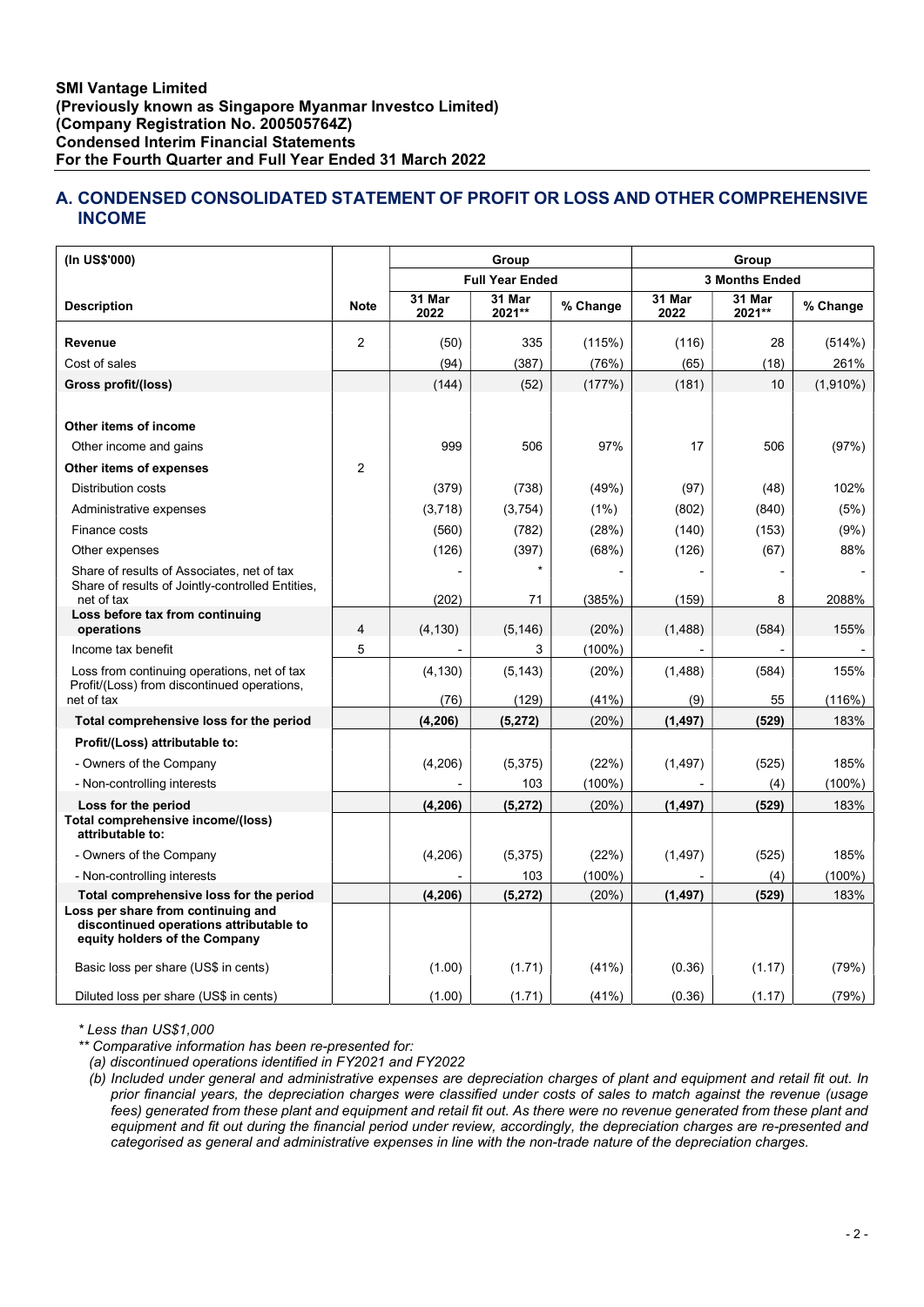# B. CONDENSED STATEMENTS OF FINANCIAL POSITION

| (In US\$'000)                                       |                 | Group     |           | Company        |           |
|-----------------------------------------------------|-----------------|-----------|-----------|----------------|-----------|
|                                                     |                 | 31 Mar    | 31 Mar    | 31 Mar         | $31$ Mar  |
| <b>Description</b>                                  | <b>Note</b>     | 2022      | 2021      | 2022           | 2021      |
| <b>ASSETS</b>                                       |                 |           |           |                |           |
| <b>Non-current assets</b>                           |                 |           |           |                |           |
| Property, Plant and Equipment                       | 9               | 5,571     | 7,587     | 360            | 478       |
| Intangible Assets                                   | 8               | 65        | 142       |                |           |
| Right-of-Use Assets                                 |                 | 251       | 901       | 77             | 154       |
| <b>Investments in Subsidiaries</b>                  |                 |           |           |                |           |
| Investments in Jointly-controlled Entities          |                 | 598       | 799       | 900            | 900       |
| Trade and Other Receivables, Non-Current            | 10              | 16,757    | 16,608    | 18,062         | 15,263    |
| Other Assets, Non-Current                           |                 | 38        | 57        | 23             | 23        |
| <b>Total Non-Current Assets</b>                     |                 | 23,280    | 26,094    | 19,422         | 16,818    |
| <b>Current Assets</b>                               |                 |           |           |                |           |
| Inventories                                         |                 | 28        | 74        |                |           |
| <b>Trade and Other Receivables</b>                  | 10              | 2,999     | 8,113     | 6,685          | 7,388     |
| Other Assets, Current                               |                 | 363       | 466       | 522            | 1,160     |
| Cash and Cash Equivalents                           | 3               | 2,359     | 198       | 335            | 85        |
| <b>Total Current Assets</b>                         |                 | 5,749     | 8,851     | 7,542          | 8,633     |
| <b>Total Assets</b>                                 |                 | 29,029    | 34,945    | 26,964         | 25,451    |
| <b>EQUITY AND LIABILITIES</b>                       |                 |           |           |                |           |
| <b>Equity Attributable to Equity Holders of the</b> |                 |           |           |                |           |
| Company                                             |                 |           |           |                |           |
| <b>Share Capital</b>                                | 13              | 66,895    | 60,067    | 66,895         | 60,067    |
| <b>Accumulated Losses</b>                           |                 | (55, 102) | (50, 896) | (47,086)       | (45, 518) |
| <b>Employee Share Option Reserves</b>               |                 | 61        | 523       | 61             | 523       |
| <b>Total Equity Attributable to Owners of the</b>   |                 |           |           |                |           |
| Company                                             |                 | 11,854    | 9,694     | 19,870         | 15,072    |
| <b>Total Equity</b>                                 |                 | 11,854    | 9,694     | 19,870         | 15,072    |
| <b>Non-Current Liabilities</b>                      |                 |           |           |                |           |
| Lease Liability, Non-Current                        | 11              | 1,234     | 667       | 89             | 89        |
| Other Financial Liabilities, Non-Current            | 11              | 9,086     | 4,476     | 5,590          | 390       |
| <b>Total Non-Current Liabilities</b>                |                 | 10,320    | 5,143     | 5,679          | 479       |
| Trade and Other Payables                            | $\overline{12}$ | 3,992     | 8,637     | 1,404          | 3,116     |
| Lease Liability, Current                            | 11              | 596       | 1.872     | $\overline{2}$ | 82        |
| Income and Other Tax Payable                        | 5               | 767       | 775       | 1              | 2         |
| <b>Other Financial Liabilities</b>                  | 11              | 1,500     | 8,824     | 8              | 6,700     |
| <b>Total Current Liabilities</b>                    |                 | 6,855     | 20,108    | 1,415          | 9,900     |
| <b>Total Liabilities</b>                            |                 | 17,175    | 25,251    | 7,094          | 10,379    |
| <b>Total Equity and Liabilities</b>                 |                 | 29,029    | 34,945    | 26,964         | 25,451    |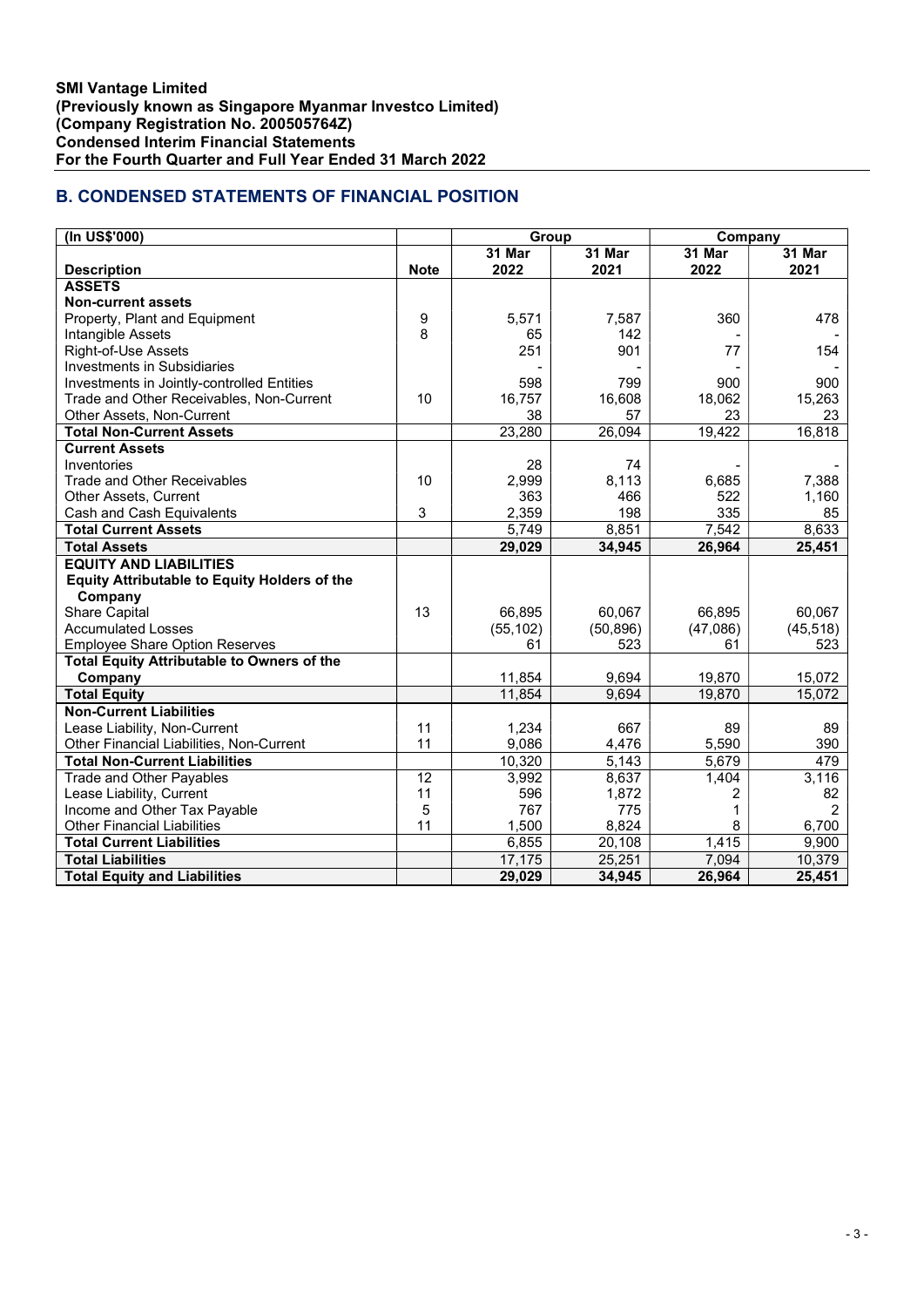# C. CONDENSED STATEMENTS OF CHANGES IN EQUITY

| <b>The Group</b>                                                             | <b>Share</b><br>capital | <b>Accumulated</b><br>losses | <b>Employee</b><br>share<br>option<br>reserves | <b>Attributable</b><br>to parent<br>$D = A + B +$ | Non-<br>controlling<br>interests | <b>Total</b><br>equity<br>$F = D +$ |
|------------------------------------------------------------------------------|-------------------------|------------------------------|------------------------------------------------|---------------------------------------------------|----------------------------------|-------------------------------------|
| (In US\$'000)                                                                | A                       | в                            | C                                              | C                                                 | Е                                | Е                                   |
| FY2022                                                                       |                         |                              |                                                |                                                   |                                  |                                     |
| Balance at 01 Apr 2021                                                       | 60,067                  | (50, 896)                    | 523                                            | 9,694                                             |                                  | 9,694                               |
| <b>Movement in Equity:</b>                                                   |                         |                              |                                                |                                                   |                                  |                                     |
| Issue of share capital                                                       | 6,828                   |                              |                                                | 6,828                                             |                                  | 6,828                               |
| Total comprehensive loss for the year                                        |                         | (4,206)                      |                                                | (4,206)                                           | $\qquad \qquad \blacksquare$     | (4,206)                             |
| Grant of equity-settled performance<br>share plan                            |                         |                              | (462)                                          | (462)                                             | $\qquad \qquad \blacksquare$     | (462)                               |
| Balance at 31 Mar 2022                                                       | 66,895                  | (55, 102)                    | 61                                             | 11,854                                            |                                  | 11,854                              |
| FY2021                                                                       |                         |                              |                                                |                                                   |                                  |                                     |
| Balance at 01 Apr 2020                                                       | 59,862                  | (45, 521)                    | 515                                            | 14,856                                            | (103)                            | 14,753                              |
| <b>Movement in Equity:</b><br>Issue of share capital                         | 205                     |                              |                                                | 205                                               |                                  | 205                                 |
| Total comprehensive loss for the year<br>Grant of equity-settled performance |                         | (5, 375)                     |                                                | (5,375)                                           | 103                              | (5,272)                             |
| share plan<br>Share-based payments                                           |                         |                              | (205)<br>213                                   | (205)<br>213                                      |                                  | (205)<br>213                        |
| <b>Balance at 31 Mar 2021</b>                                                | 60,067                  | (50, 896)                    | 523                                            | 9,694                                             | $\blacksquare$                   | 9,694                               |
|                                                                              |                         |                              |                                                |                                                   |                                  |                                     |

| Company<br>(In US\$'000)              | Share capital<br>A | Accumulated<br>Loss<br>в | <b>Employee share</b><br>option reserves<br>C | <b>Total equity</b><br>$D = A + B + C$ |
|---------------------------------------|--------------------|--------------------------|-----------------------------------------------|----------------------------------------|
|                                       |                    |                          |                                               |                                        |
| FY2022                                |                    |                          |                                               |                                        |
| Balance at 01 Apr 2021                | 60,067             | (45, 518)                | 523                                           | 15,072                                 |
| <b>Movement in Equity:</b>            |                    |                          |                                               |                                        |
| Issue of share capital                | 6,828              |                          |                                               | 6,828                                  |
| Total comprehensive loss for the year |                    | (1,568)                  |                                               | (1, 568)                               |
| Grant of equity-settled performance   |                    |                          |                                               |                                        |
| share plan                            |                    |                          | (462)                                         | (462)                                  |
| Balance at 31 Mar 2022                | 66,895             | (47, 086)                | 61                                            | 19,870                                 |
| FY2021                                |                    |                          |                                               |                                        |
| Balance at 01 Apr 2020                | 59,862             | (43, 507)                | 515                                           | 16,870                                 |
| <b>Movement in Equity:</b>            |                    |                          |                                               |                                        |
| Issue of share capital                | 205                |                          |                                               | 205                                    |
| Total comprehensive loss for the year |                    | (2,011)                  |                                               | (2, 105)                               |
| Grant of equity-settled performance   |                    |                          |                                               |                                        |
| share plan                            |                    |                          | (205)                                         | (205)                                  |
| Share-based payments                  |                    |                          | 213                                           | 213                                    |
| Balance at 31 Mar 2021                | 60,067             | (45, 518)                | 523                                           | 15,072                                 |
|                                       |                    |                          |                                               |                                        |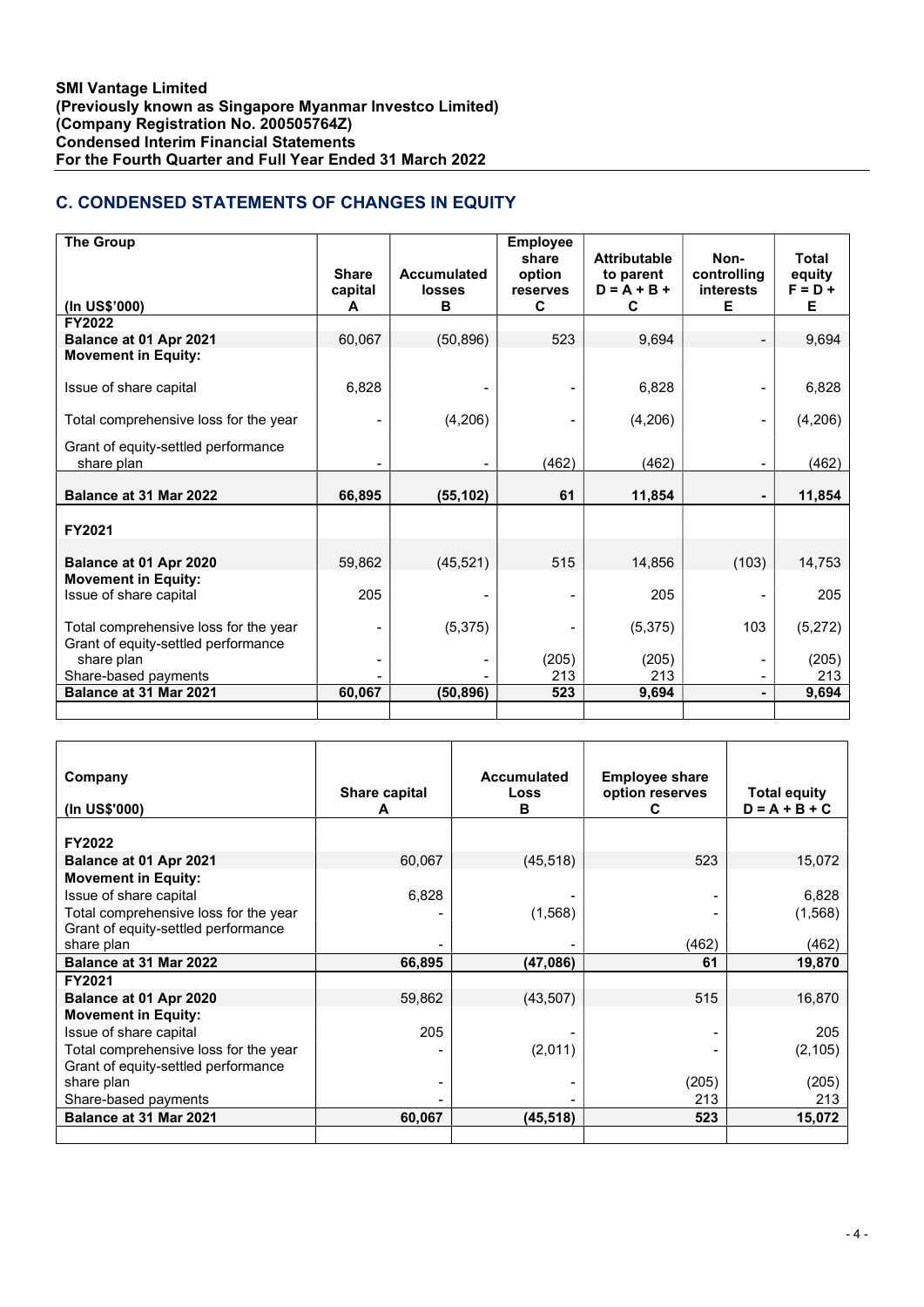# D. CONDENSED CONSOLIDATED STATEMENT OF CASH FLOWS

| (In US\$'000)                                                                   |              | Group              |                   |  |  |
|---------------------------------------------------------------------------------|--------------|--------------------|-------------------|--|--|
|                                                                                 |              | For the year ended |                   |  |  |
|                                                                                 | <b>Note</b>  | 31 Mar 2022        | 31 Mar 2021       |  |  |
| Cash flows from operating activities                                            |              |                    |                   |  |  |
| Loss before tax from continuing operations                                      |              | (4, 130)           | (5, 146)          |  |  |
| Loss before tax from discontinued operations<br>Loss before tax                 |              | (74)<br>(4,204)    | (156)<br>(5, 302) |  |  |
|                                                                                 |              |                    |                   |  |  |
| <b>Adjustments for:</b>                                                         |              |                    |                   |  |  |
| Depreciation of property, plant and equipment                                   |              | 2,082              | 2,307             |  |  |
| Amortisation of intangible assets                                               |              | 77                 | 162               |  |  |
| Depreciation of right-of-use assets                                             |              | 161                | 407               |  |  |
| Allowance for impairment on trade and other receivables                         |              |                    | 148               |  |  |
| Finance expenses                                                                |              | 554                | 774               |  |  |
| (Reversal of)/Impairment losses on plant and equipment                          |              | (51)               | 61                |  |  |
| Loss on disposal of property, plant, and equipment                              |              | 50                 | 7                 |  |  |
| Property, plant and equipment written off                                       |              | 172                | 40                |  |  |
| Share of results of Jointly controlled Entities - net of tax                    |              | 202                | (71)              |  |  |
| Intangible assets written off                                                   |              |                    | 181               |  |  |
| Right-of-use assets written off                                                 |              | 415<br>17          |                   |  |  |
| Inventories written off                                                         |              |                    |                   |  |  |
| Share based payments<br>Foreign exchange adjustment - unrealised (gains)/losses |              | 6,366<br>(874)     | 213<br>(483)      |  |  |
| Operating cash flows before changes in working capital                          |              | 4,967              | (1, 556)          |  |  |
|                                                                                 |              |                    |                   |  |  |
| Changes in working capital                                                      |              |                    |                   |  |  |
| Inventories                                                                     |              | 29                 | 413               |  |  |
| Trade and other receivables                                                     | 10           | 4,874              | 868               |  |  |
| Other non-financial assets                                                      |              | 128                | 53                |  |  |
| Trade and other payables                                                        | 12           | (4,604)            | (675)             |  |  |
| Net cash flows generated from/(used in) operations                              |              | 5,394              | (897)             |  |  |
| Income tax (paid)/refunded                                                      |              | (2)                | 3                 |  |  |
| Net cash generated from/(used in) operating activities                          |              | 5,392              | (894)             |  |  |
| Cash flows from investing activities                                            |              |                    |                   |  |  |
| Purchase of plant and equipment                                                 |              | (153)              | (232)             |  |  |
| Proceeds from disposal of plant and equipment                                   |              |                    | 308               |  |  |
| Proceeds from disposal of subsidiaries, net of cash                             |              |                    | 50                |  |  |
| Interest received                                                               |              |                    |                   |  |  |
| Net cash (used in)/generated from investing activities                          |              | (153)              | 133               |  |  |
|                                                                                 |              |                    |                   |  |  |
| Cash flows from financing activities                                            |              |                    |                   |  |  |
| Conversion of bank overdraft to bank loans                                      |              |                    | 4,086             |  |  |
| Transactions with non-controlling interests of subsidiary                       |              |                    | (368)             |  |  |
| (Decrease)/Increase of borrowings                                               |              | (740)              | 4                 |  |  |
| Repayment of lease liabilities                                                  |              | (720)              | (92)              |  |  |
| (Repayment of)/Proceeds from loans from shareholders                            |              | (1,501)            | 390               |  |  |
| Interest paid<br>Net cash (used in)/generated from financing activities         |              | (490)              | (263)<br>3,757    |  |  |
|                                                                                 |              | (3, 451)           |                   |  |  |
| Net increase in cash and cash equivalents                                       |              | 1,788              | 2,996             |  |  |
| Cash and cash equivalents at beginning of the period                            |              | (386)              | (3,450)           |  |  |
| Effects of exchange rate changes on cash balances held in                       |              |                    |                   |  |  |
| foreign currencies                                                              |              | 957                | 68                |  |  |
| Cash and cash equivalents at end of the period                                  | $\mathbf{3}$ | 2,359              | (386)             |  |  |

\* Less than US\$1,000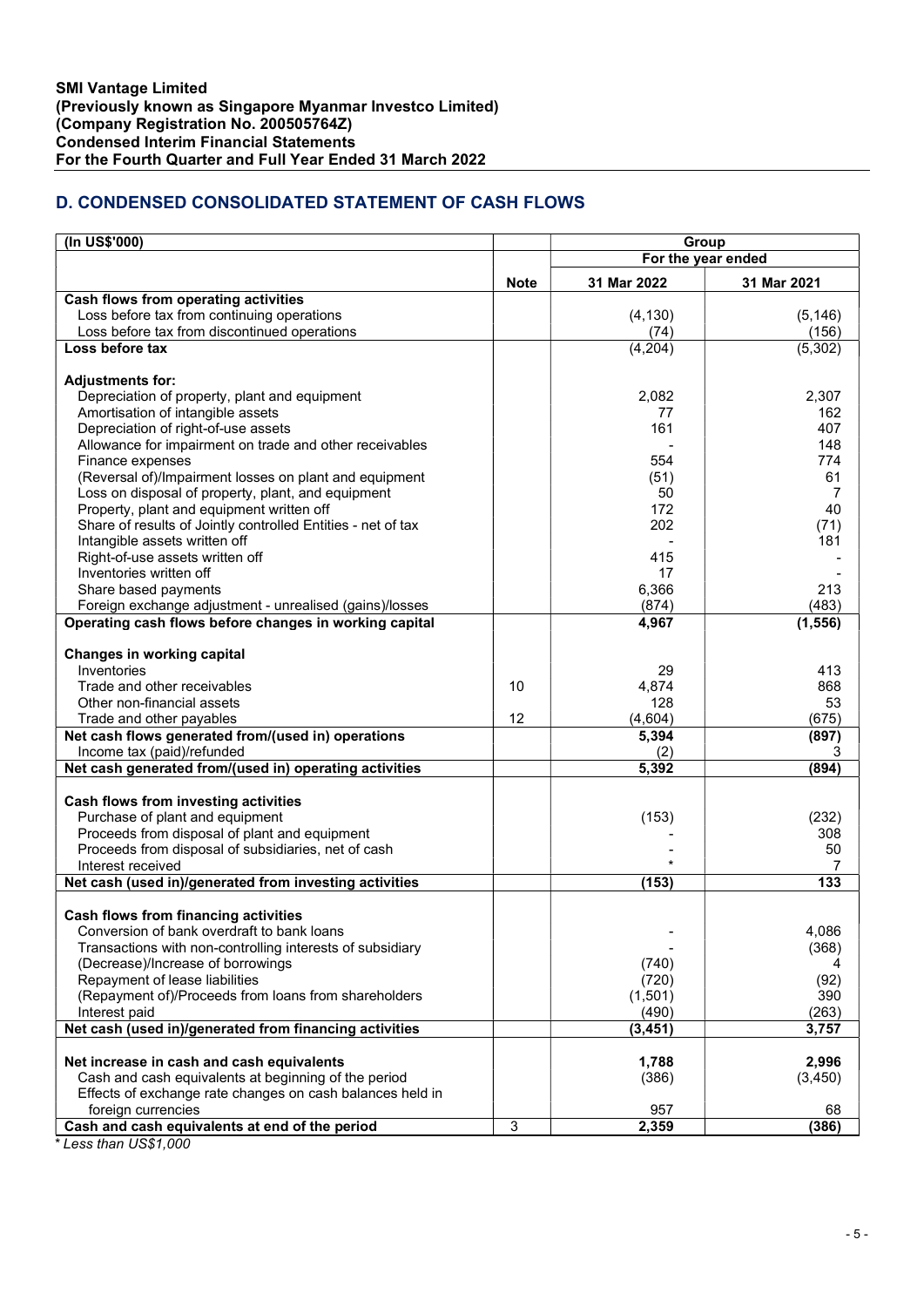# E. NOTES TO THE CONSOLIDATED FINANCIAL STATEMENTS

#### 1. Corporate information

SMI Vantage Limited (previously known as Singapore Myanmar Investco Limited) (the "Company") is incorporated and domiciled in Singapore and whose shares are publicly traded on the Mainboard of the Singapore Exchange Securities Trading Limited ("SGX"). The financial statements are presented in United States Dollars ("US\$") and comprise the Company and its subsidiaries (collectively, the "Group"). The registered office is: 300 Beach Road #31-03, The Concourse, Singapore 199555.

The Board of Directors approved and authorised these condensed interim financial statements for issue on the date of this announcement.

The financial information contained in this announcement has neither been audited nor reviewed by the auditors.

### 2. Basis of presentation

These condensed consolidated interim financial statements have been prepared in accordance with the Singapore Financial Reporting Standards (International) ("SFRS(I)") 1-34 Interim Financial Reporting issued by the Accounting Standards Council Singapore. They are also in compliance with the International Financial Reporting Standards (IFRSs) issued by the International Accounting Standards Board (IASB) and the provisions of the SGX Mainboard Listing Rules.

The accounting policies and methods of computation applied in these condensed consolidated interim financial statements are consistent with those of the latest audited annual financial statements, except for the adoption of new and amended standards which have no material effect on the condensed financial statements of the Group.

#### 2.1 Critical judgements, assumptions, and estimation uncertainties

In preparing the condensed interim financial statements, management has made judgements, estimates and assumptions that affect the application of accounting policies and the reported amounts of assets and liabilities, income and expense. Actual results may differ from these estimates.

The significant judgements made by management in applying the Group's accounting policies and the key sources of estimation uncertainty were the same as those that applied to the consolidated financial statements as at and for the year ended 31 March 2021.

Estimates and underlying assumptions are reviewed on an ongoing basis. Revisions to accounting estimates are recognised in the period in which the estimates are revised and in any future periods affected.

#### 2.2 Financial information by operating segments

The business activities of the group are organised into the following segments:

- (a) Travel and Fashion Retail
- (b) Food & Beverage
- (c) Construction Services

The accounting policies of the reportable segments are the same as the Group's accounting policies applied to the consolidated financial statements as at and for the year ended 31 March 2021. Management monitors the operating results of its business units separately for the purpose of making decision about resource allocation and performance assessment.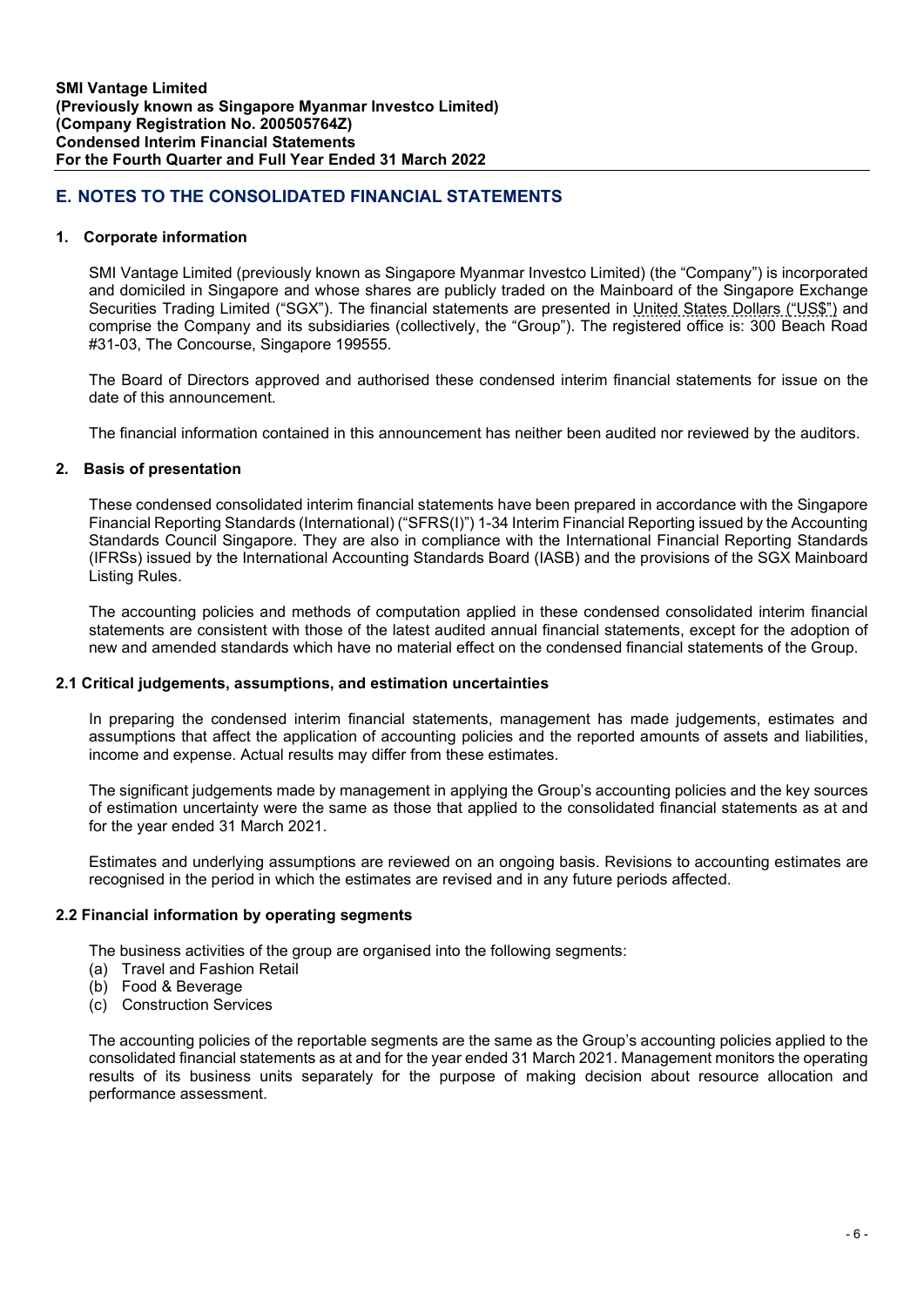# 2.2.1 Reportable segments

| (In US\$'000)                                  |                   | <b>Travel and</b><br><b>Fashion</b> | Food &<br><b>Beverage</b> | <b>Construction</b><br><b>Services</b> | <b>Unallocated</b>  | Total             |
|------------------------------------------------|-------------------|-------------------------------------|---------------------------|----------------------------------------|---------------------|-------------------|
| <b>Description</b>                             |                   | Retail                              |                           |                                        |                     |                   |
| 01 Apr 2021 to 31 Mar 2022                     |                   |                                     |                           |                                        |                     |                   |
| Segment revenue                                |                   |                                     |                           |                                        |                     |                   |
| - Sales to external customers                  |                   | (380)                               | 330                       |                                        |                     | (50)              |
| Less: Consideration payable on                 |                   |                                     |                           |                                        |                     |                   |
| refunds to customers                           |                   | 76                                  | (170)                     |                                        |                     | (94)              |
|                                                |                   | (304)                               | 160                       |                                        |                     | (144)             |
| Segment result                                 |                   |                                     |                           |                                        |                     |                   |
| - Recurring EBITDA<br>Miscellaneous income     |                   | 448                                 | 35                        | (34)                                   | (1, 573)            | (1, 124)          |
| Finance (costs)/income                         |                   | (468)                               | 2                         | (1)                                    | 53<br>(91)          | 55<br>(560)       |
| Depreciation, amortisation and                 |                   |                                     |                           |                                        |                     |                   |
| impairment                                     |                   | (1,851)                             | (235)                     |                                        | (213)               | (2, 299)          |
|                                                |                   | (1,871)                             | (198)                     | (35)                                   | (1,824)             | (3,928)           |
| Share of results of Jointly controlled         |                   |                                     |                           |                                        |                     |                   |
| Entities, net of tax                           |                   |                                     |                           |                                        |                     | (202)             |
| Loss from continuing operations, net           |                   |                                     |                           |                                        |                     |                   |
| of tax                                         |                   | (1,871)                             | (198)                     | (35)                                   | (1,824)             | (4, 130)          |
| Loss from discontinued operations              |                   |                                     |                           |                                        |                     | (76)              |
| Loss for the period                            |                   | (1, 871)                            | (198)                     | (35)                                   | (1, 824)            | (4, 206)          |
|                                                |                   |                                     |                           |                                        |                     |                   |
| 01 Apr 2020 to 31 Mar 2021                     |                   |                                     |                           |                                        |                     |                   |
| Segment revenue                                |                   |                                     |                           |                                        |                     |                   |
| - Sales to external customers                  |                   | 119                                 | 216                       |                                        |                     | 335               |
| Segment result                                 |                   |                                     |                           |                                        |                     |                   |
| - Recurring EBITDA                             |                   | (615)                               | (367)                     | (159)                                  | (588)               | (1, 729)          |
| Finance costs                                  |                   | (571)                               | (13)                      | (3)                                    | (195)               | (782)             |
| Miscellaneous income                           |                   | 58                                  | 5                         | 3                                      | 22                  | 88                |
| Depreciation, amortisation and                 |                   |                                     |                           |                                        |                     |                   |
| impairment                                     |                   | (2,031)                             | (563)                     |                                        | (200)               | (2,794)           |
|                                                |                   | (3, 159)                            | (938)                     | (159)                                  | (961)               | (5, 217)          |
| Share of results of Jointly controlled         |                   |                                     |                           |                                        |                     |                   |
| entities, net of tax                           |                   |                                     |                           |                                        |                     | 71                |
| Share of results of associates, net of         |                   |                                     |                           |                                        |                     |                   |
| tax                                            |                   |                                     |                           |                                        |                     |                   |
| Tax benefit                                    |                   |                                     |                           |                                        |                     | 3                 |
| Loss from continuing operations, net<br>of tax |                   |                                     |                           |                                        |                     |                   |
| Loss from discontinued operations              |                   |                                     |                           |                                        |                     | (5, 143)<br>(129) |
| Loss for the period                            |                   |                                     |                           |                                        |                     | (5, 272)          |
|                                                |                   |                                     |                           |                                        |                     |                   |
| (In US\$'000)                                  | <b>Travel and</b> | Food &                              | <b>Construction</b>       | <b>Unallocated</b>                     | <b>Discontinued</b> | <b>Total</b>      |
|                                                | <b>Fashion</b>    | <b>Beverage</b>                     | <b>Services</b>           |                                        | operations          |                   |
| <b>Description</b>                             | <b>Retail</b>     |                                     |                           |                                        |                     |                   |
| 31 Mar 2022                                    |                   |                                     |                           |                                        |                     |                   |
|                                                |                   |                                     |                           |                                        |                     |                   |
| <b>Total assets</b>                            | 23,865            | 2,022                               | 787                       | 2,355                                  |                     | 29,029            |
| <b>Total liabilities</b>                       | 7,671             | 831                                 | 78                        | 8,594                                  |                     | 17,174            |
|                                                |                   |                                     |                           |                                        |                     |                   |
| 31 Mar 2021                                    |                   |                                     |                           |                                        |                     |                   |
|                                                |                   |                                     |                           |                                        |                     |                   |
| <b>Total assets</b>                            | 28,379            | 4,252                               | 1,017                     | 34                                     | 1,263               | 34,945            |
| <b>Total liabilities</b>                       | 5,466             | 2,239                               | 101                       | 15,124                                 | 2,321               | 25,251            |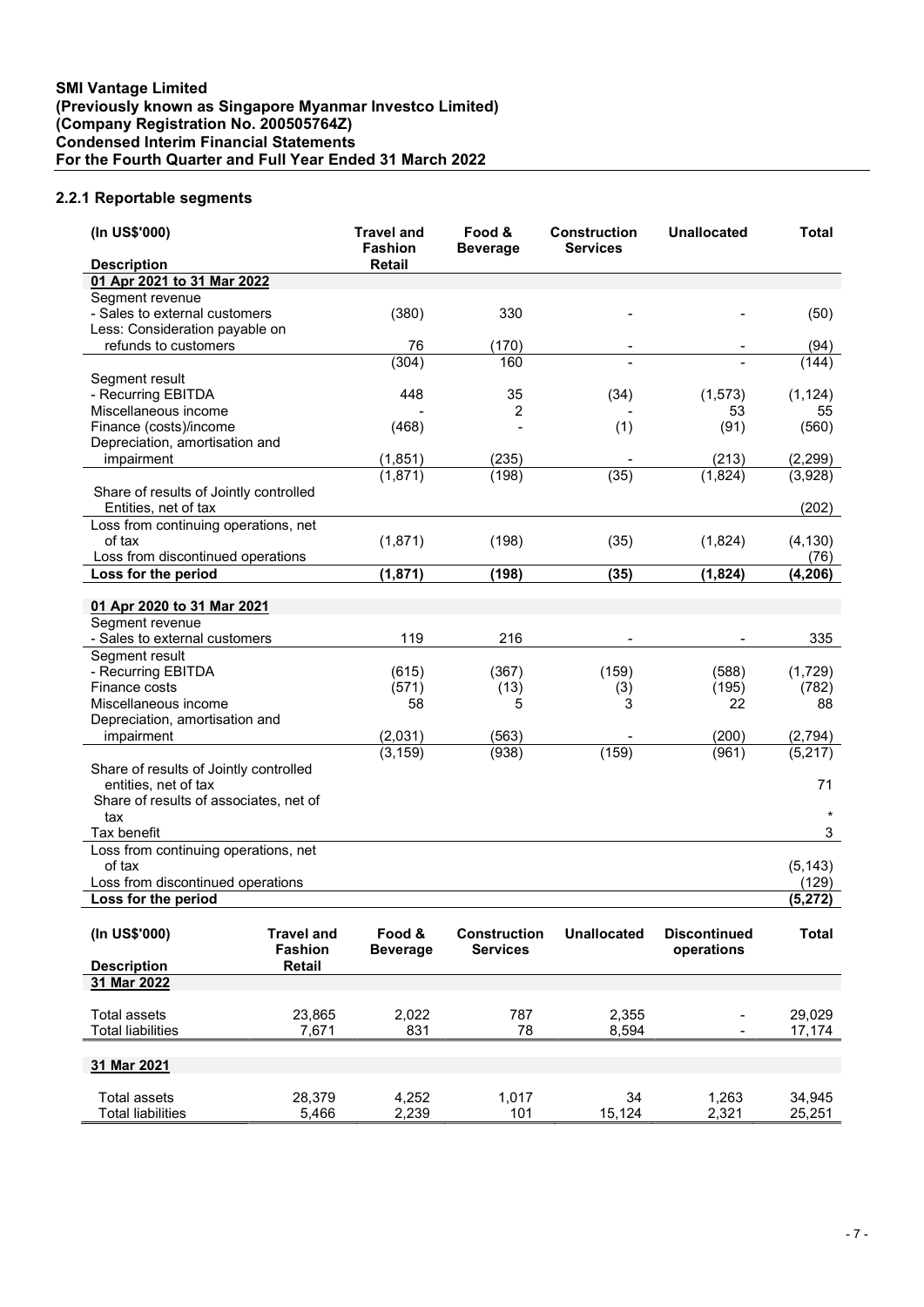# 2.2.2 Disaggregation of revenue

| (In US\$'000)<br><b>Description</b>                 | <b>Travel and</b><br><b>Fashion Retail</b> | Food &<br><b>Beverage</b> | <b>Consolidated</b> |
|-----------------------------------------------------|--------------------------------------------|---------------------------|---------------------|
| 01 Apr 2021 to 31 Mar 2022                          |                                            |                           |                     |
| Recognition of revenue at point of sale of goods    | (380)                                      | 330                       | (50)                |
| Less: Consideration payable on refunds to customers | 76                                         | (170)                     | (94)                |
|                                                     | (304)                                      | 160                       | (144)               |
| Geographical information                            |                                            |                           |                     |
| Myanmar                                             | (304)                                      | 160                       | (144)               |
| Total revenue                                       | (304)                                      | 160                       | (144)               |
|                                                     |                                            |                           |                     |
| (In US\$'000)                                       | <b>Travel and</b>                          | Food &                    |                     |
| <b>Description</b>                                  | <b>Fashion Retail</b>                      | <b>Beverage</b>           | Consolidated        |
| 01 Apr 2020 to 31 Mar 2021                          |                                            |                           |                     |
| Recognition of revenue at point of sale of goods    | 119                                        | 216                       | 335                 |
| Geographical information                            |                                            |                           |                     |
| Myanmar                                             | 119                                        | 216                       | 335                 |
| Total revenue                                       | 119                                        | 216                       | 335                 |

# 3. Financial assets and financial liabilities

Set out below is an overview of the financial assets and financial liabilities of the Group as of 31 March 2022 and 31 March 2021

| (In US\$'000)                | Group       |             |             | Company     |
|------------------------------|-------------|-------------|-------------|-------------|
| <b>Description</b>           | 31 Mar 2022 | 31 Mar 2021 | 31 Mar 2022 | 31 Mar 2021 |
| <b>Financial Assets</b>      |             |             |             |             |
| At amortised cost            |             |             |             |             |
| Cash and bank balances       | 2.359       | 198         | 335         | 85          |
| Trade and other receivables  | 19,756      | 24,721      | 24,747      | 22,651      |
|                              | 22,115      | 24,919      | 25,082      | 22,736      |
| <b>Financial Liabilities</b> |             |             |             |             |
| At amortised cost            |             |             |             |             |
| <b>Borrowings</b>            | 10.586      | 13.300      | 5.598       | 7,090       |
| Lease liabilities            | 1,830       | 2,539       | 91          | 171         |
| Trade and other payables     | 3.992       | 8.637       | 1.404       | 3,116       |
|                              | 16,408      | 24,476      | 7,093       | 10,377      |

# 4. Profit before taxation

## 4.1 Significant items

| (In US\$'000)                                                                 | Group       |             |  |
|-------------------------------------------------------------------------------|-------------|-------------|--|
| <b>Description</b>                                                            | 31 Mar 2022 | 31 Mar 2021 |  |
| <b>Other expenses</b>                                                         |             |             |  |
| Interest on borrowings                                                        | 560         | 782         |  |
| Depreciation and amortisation of property, plant and equipment and intangible |             |             |  |
| assets                                                                        | 2.320       | 2469        |  |
| Write-off of plant and equipment and intangible assets                        | 589         | 40          |  |
| Foreign exchange (gain)/loss, net                                             | (874)       | 245         |  |
| Loss on disposal of property, plant and equipment and intangible assets       | 50          |             |  |

## 4.2 Related party transactions

There are no material related party transactions in this reporting period.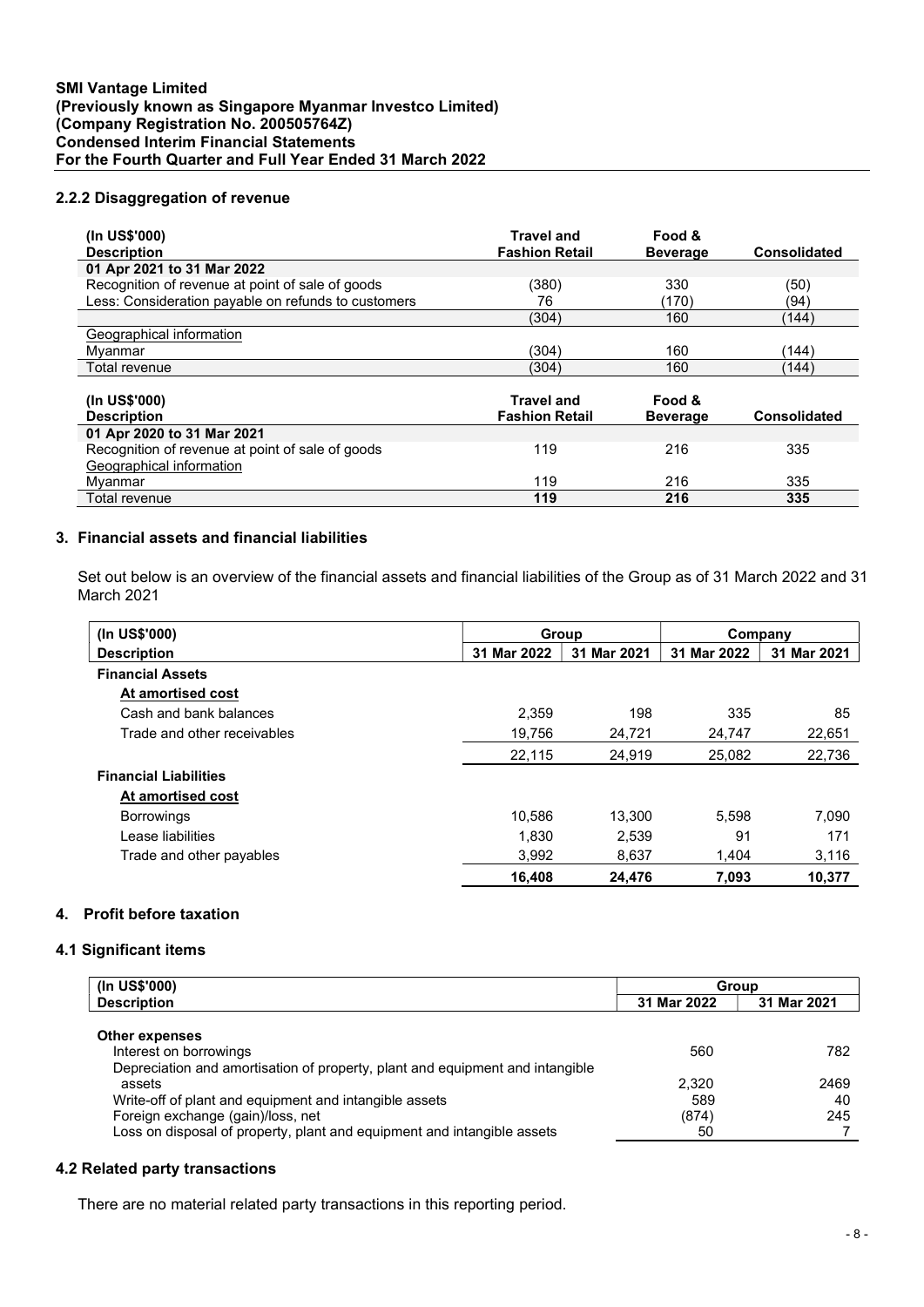# 5. Taxation

| (In US\$'000)               | Group       |             |  |  |
|-----------------------------|-------------|-------------|--|--|
| <b>Description</b>          | 31 Mar 2022 | 31 Mar 2021 |  |  |
|                             |             |             |  |  |
| Income tax expense/(credit) |             | (3          |  |  |

## 6. Dividends

No dividend has been declared or recommended for the twelve months ended 31 March 2022 as the Group is in loss-making position.

## 7. Net Asset Value

|                                                             | <b>Group</b> |             |             | Company     |
|-------------------------------------------------------------|--------------|-------------|-------------|-------------|
| <b>Description</b>                                          | 31 Mar 2022  | 31 Mar 2021 | 31 Mar 2022 | 31 Mar 2021 |
|                                                             |              |             |             |             |
| No of ordinary shares<br>Net asset value per ordinary share | 513,535,187  | 316,996,792 | 513,535,187 | 316,996,792 |
| (US\$ in cents)                                             | 0.02         | 0.03        | 0.04        | 0.05        |

#### 8. Intangible assets

|                                         | Group                 |              |              |
|-----------------------------------------|-----------------------|--------------|--------------|
| (In US\$'000)<br><b>Description</b>     | <b>Franchise fees</b> | License fees | <b>Total</b> |
| At 31 Mar 2021                          |                       |              |              |
| Cost                                    | 725                   | 270          | 995          |
| Accumulated amortisation and impairment | (597)                 | (256)        | (853)        |
| Net book amount                         | 128                   | 14           | 142          |
|                                         |                       |              |              |
| At 31 Mar 2022                          |                       |              |              |
| Cost                                    | 544                   | 270          | 814          |
| Accumulated amortisation and impairment | (479)                 | (270)        | (749)        |
| Net book amount                         | 65                    | -            | 65           |

# 9. Plant and equipment

During the financial year ended 31 March 2022, the Group acquired asset of US\$153k (31 March 2021: US\$149k) and there is no disposal of assets. (31 March 2021: US\$302k).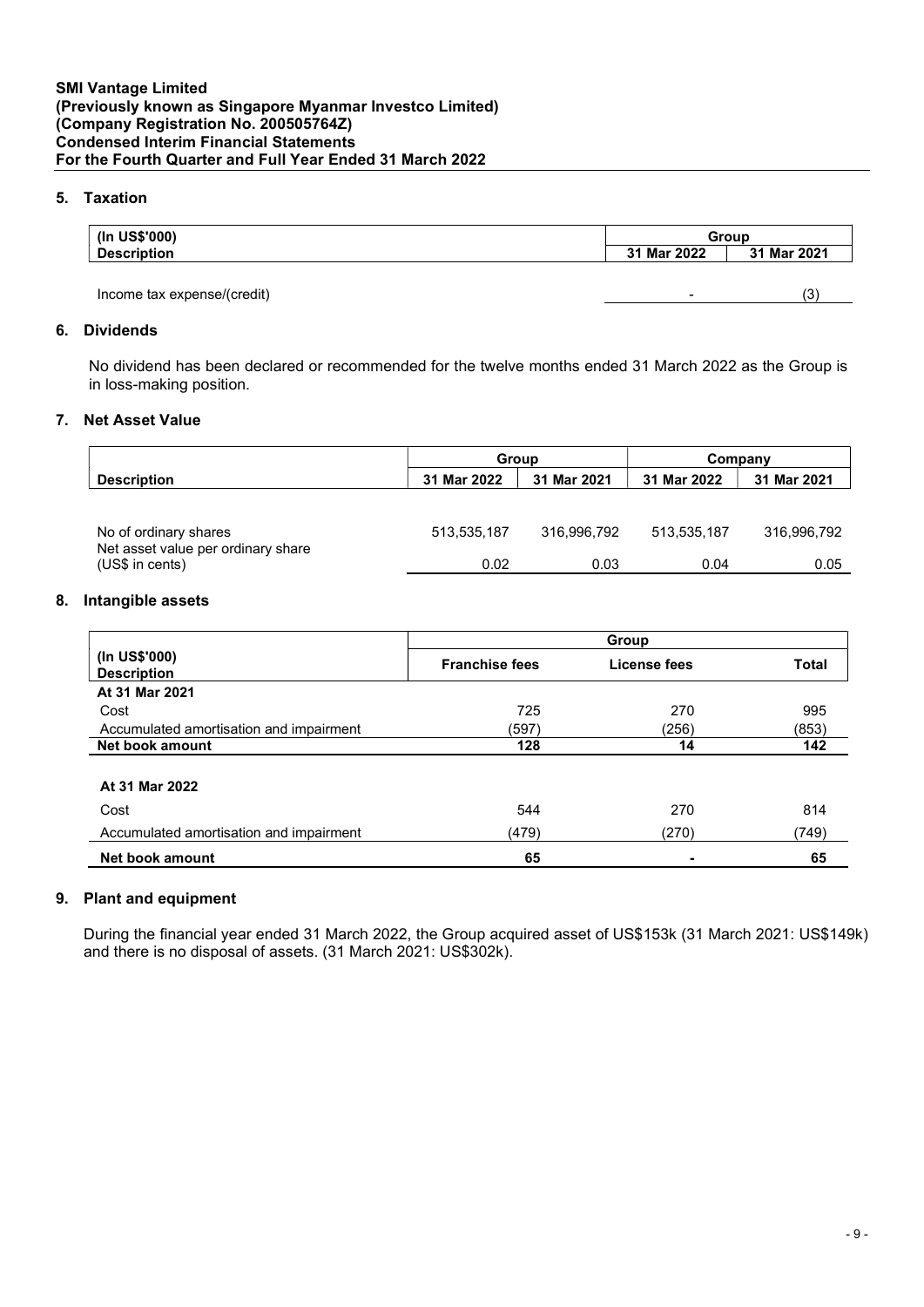# 10. Trade and other receivables

The Group's trade and other receivable as of 31 March 2022 and 31 March 2021 are set out as below:

| (In US\$'000)<br><b>Description</b>                  | 31 Mar 2022 | 31 Mar 2021 |
|------------------------------------------------------|-------------|-------------|
|                                                      |             |             |
| <b>Trade receivables</b>                             |             |             |
| Third parties                                        | 23,403      | 27,267      |
| Associates                                           | 2,285       | 2,659       |
| Less: Allowance for impairment                       | (5,985)     | (5,985)     |
| Net trade receivables                                | 19,703      | 23,941      |
|                                                      |             |             |
| Non-trade & other receivables                        |             |             |
| Deferred consideration from disposal of subsidiaries | 331         | 433         |
| Joint ventures                                       | 44          | 359         |
| Associates                                           |             | 126         |
| GST/commercial tax receivable                        | 79          | 263         |
| Less: Allowance for impairment                       | (401)       | (401)       |
| Total trade and other receivables                    | 19,756      | 24,721      |

# 11. Other financial liabilities

The Group's other financial liabilities as of 31 March 2022 and 31 March 2021 are set out as below:

| (In US\$'000)                                 | <b>Group and Company</b>   |        |  |
|-----------------------------------------------|----------------------------|--------|--|
| <b>Description</b>                            | 31 Mar 2022<br>31 Mar 2021 |        |  |
|                                               |                            |        |  |
| Amount repayable within one year or on demand |                            |        |  |
| Secured loans                                 | 1,500                      | 2,124  |  |
| Unsecured loans                               |                            | 6,700  |  |
| Unsecured lease liabilities                   | 596                        | 1,872  |  |
| <b>Total</b>                                  | 2,096                      | 10,696 |  |
| Amount repayable after one year               |                            |        |  |
| Secured loans                                 | 3,496                      | 4,086  |  |
| Unsecured loans                               | 5,590                      | 390    |  |
| Unsecured lease liabilities                   | 1,234                      | 667    |  |
| <b>Total</b>                                  | 10,320                     | 5,143  |  |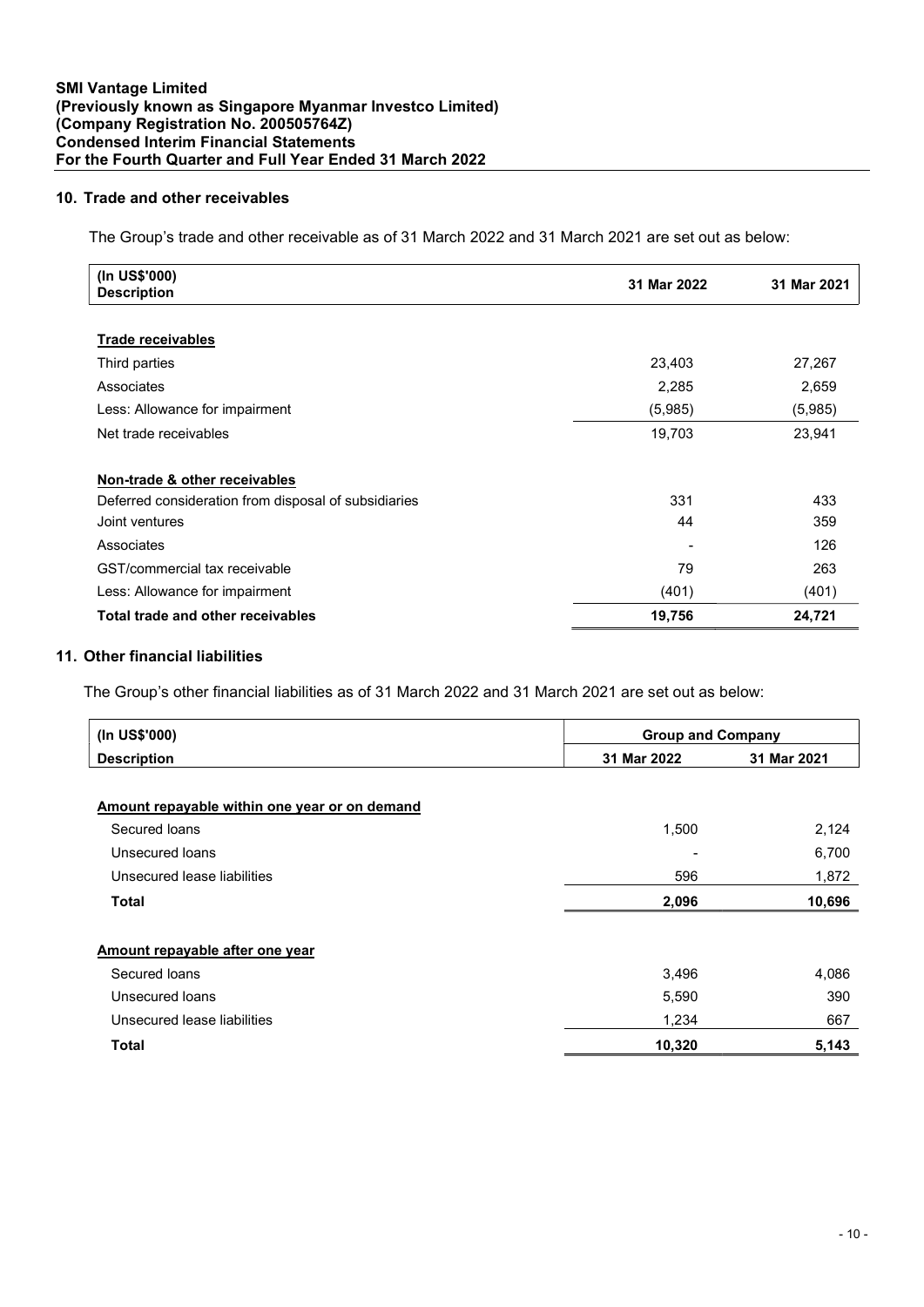# 12. Trade and other payables

The Group's trade and other payables as of 31 March 2022 and 31 March 2021 are set out as below:

| (In US\$'000)<br><b>Description</b> | 31 Mar 2022 | 31 Mar 2021 |
|-------------------------------------|-------------|-------------|
|                                     |             |             |
| Trade payables                      | 2,481       | 6,669       |
| <b>Accrued liabilities</b>          | 1,115       | 1,449       |
| Joint ventures                      | 72          | 53          |
| Associates                          | 102         | 131         |
| Deposits from customers             | 5           | 18          |
| Deferred income                     |             | 53          |
| <b>Others</b>                       | 217         | 264         |
|                                     | 3,992       | 8,637       |

### 13. Share capital

|                                    | <b>Group and Company</b>   |                 |                     |                 |
|------------------------------------|----------------------------|-----------------|---------------------|-----------------|
|                                    | 31 Mar 2022                |                 | 31 Mar 2021         |                 |
|                                    | Number of<br>shares        | <b>Amount</b>   | Number of<br>shares | <b>Amount</b>   |
|                                    |                            | <b>US\$'000</b> |                     | <b>US\$'000</b> |
| <b>Beginning of interim period</b> | 316,996,792                | 60.067          | 302.996.792         | 59,862          |
| Issue of ordinary shares by: -     |                            |                 |                     |                 |
| Exercise of share options          | $4,500,000^{(a)}$          | 424             | 14.000.000          | 205             |
| Share placements                   | 57,878,333 <sup>(b)</sup>  | 1,306           |                     |                 |
| Conversion of Shareholders' Loan   | 134,160,062 $\,^{\rm (c)}$ | 5,098           |                     |                 |
| End of interim period              | 513,535,187                | 66.895          | 316,996,792         | 60,067          |

(a) 4,500,000 shares under Performance Share Plan (PSP) announced by the Company on 13 June 2019 was issued and allotted on 8 April 2021.

(b) The Company entered into subscription agreements with various parties in June 2021 and has completed the allotment and issuance of the new shares on 1 September 2021. Announcements for subscription, share allotment and issuance has been released via SGXNet in June and September 2021 correspondingly.

(c) The Company announced Loan Capitalisation on 1 March 2021 for a conversion of shareholders' loan and interest amount of US\$5,050,582.39 into shares and was completed on 12 October 2021.

The Company announced on 6 July 2021 the grant of Employee Share Options of 461,400 shares with exercise price of S\$0.130 per share via SGXNet.

The Company did not hold any treasury shares as of 31 March 2022 and 31 March 2021 and the Company's subsidiaries do not hold any shares in the Company as of 31 March 2022 and 31 March 2021.

#### 14. Subsequent events

There are no known subsequent events which have led to adjustments to this set of financial statements.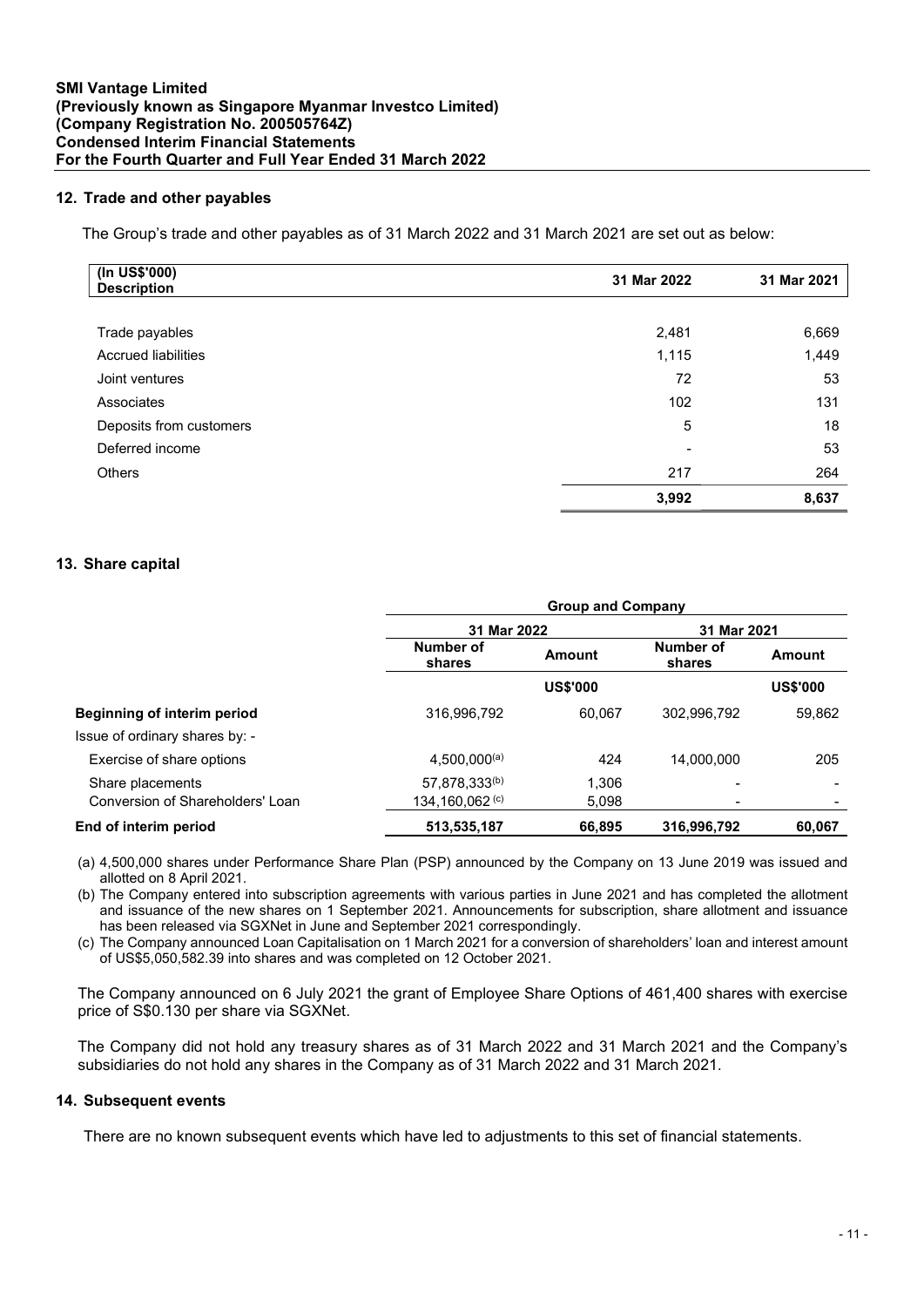# F. OTHER INFORMATION REQUIRED BY LISTING RULE APPENDIX 7.2

#### 1. Review

The condensed consolidated statement of financial position of the Group and the statement of financial position of the Company as at 31 March 2022, and the consolidated statement of comprehensive income, consolidated statement of changes in equity and consolidated statement of cash flows of the Group and the statement of changes in equity of the Company for the year then ended and the accompanying explanatory notes have not been audited or reviewed by the auditors.

#### 2. Review of the Group's financial performance

The Group's primary business segment, Travel Retail was not able to generate any meaningful revenue as the Yangon International Airport ("YIA") was closed throughout the whole financial year. Subsequent to the financial year-end, the YIA reopened from 17 April 2022.

The Domestic retail stores were also heavily impacted by the frequent closure and/or limited operating hours and Food & Beverage ("F&B") operations were similarly impacted and additionally, by the prohibition of dine-in during most of the year.

Due to the above reasons, Overall Group's revenue declined by US\$385k with sales return of US\$550k in FY2022.

Other items of income are mostly related to foreign exchange gain arise from the revaluation of the Myanmar Kyat denominated loans due to the weakening of the Myanmar Kyat against US\$. There was also royalty, franchise income as well as consultancy fees charged to business partners and jointly-controlled entities.

Selling & distribution costs decreased by 49%, or US\$359k mainly due to cost reductions made related to reduced staffing levels and reduced operating hours in F&B due to COVID-19 restrictions. There were virtually no logistic costs related to retail shipments.

General and administrative expenses remain consistent as tight cost control measures has been in place since beginning of COVID-19. All costs have been subject to close scrutiny with non-critical costs rationalised wherever possible.

Professional & consultancy fee which is included under general and administrative expenses, increased by approximately US\$268k mainly due to professional and other service fees incurred in relation to the June Subscription and share conversion for shareholders' loan in FY2022.

Depreciation charges in relation to fixed assets at YIA amounting to US\$1.85 million which represents the majority of the administrative expenses for both periods. No fixed assets usage fees were charged to the business partner, Royal Golden Sky (RGS) for the use of the stores and restaurants at the airport as the airport was closed during these periods.

Finance costs represents interest cost on shareholders' loans and bank borrowings and notional interest costs imputed on lease liabilities recognised on the leases contracted under its F&B franchise business and the Singapore office. The decrease of 28%, or US\$222k in finance costs was due mainly to the decrease in interest accrued by US\$100k for shareholders' loan as US\$5m of shareholders' loan were converted to shares in October 2021. Interest expenses for bank borrowings decreased by US\$93k due to favourable exchange rates of US\$ against Myanmar Kyat for bank loans denominated in Myanmar Kyat.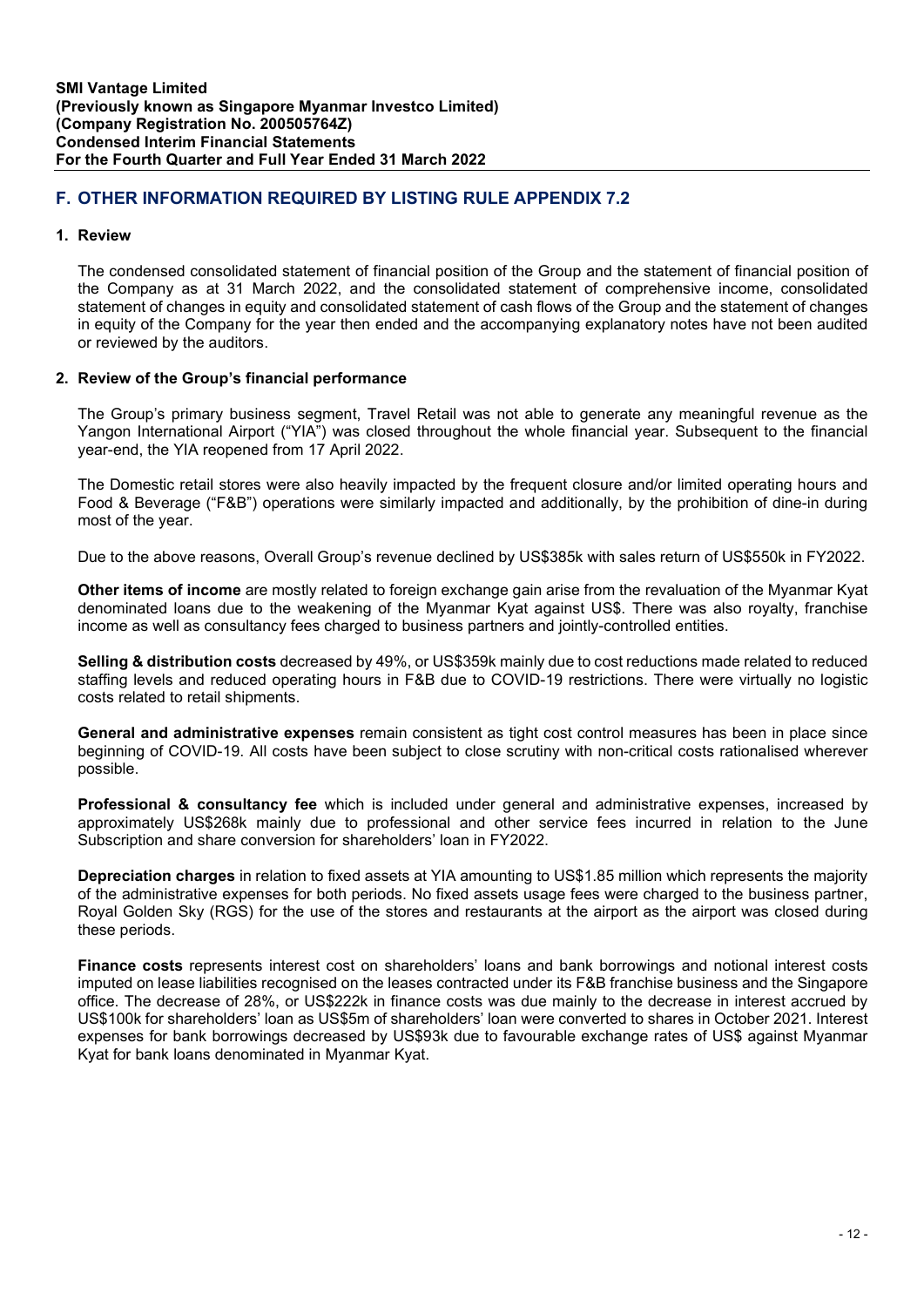#### SMI Vantage Limited (Previously known as Singapore Myanmar Investco Limited) (Company Registration No. 200505764Z) Condensed Interim Financial Statements For the Fourth Quarter and Full Year Ended 31 March 2022

Discontinued operations - As previously announced, the Group ceased its operations under the Tower, Car Rental and Mobile segments in FY2021. During the year, the Group further discontinued its Serviced Office business segment in July 2021. The Group's Joint Venture with DKSH for the distribution of Levi's products ceased on 31 March 2022 as a result of DKSH informing the Group that DKSH's commercial arrangements with Levi's had ended.

The results of the discontinued operations for the Group are as follows:

| (In US\$'000)                                       | <b>The Group</b> |                |
|-----------------------------------------------------|------------------|----------------|
| <b>Description</b>                                  | 31 Mar 2022      | 31 Mar 2021(b) |
| <b>Revenue</b>                                      | 22               | 266            |
| <b>Cost of Sales</b>                                | (15)             | (260)          |
| <b>Gross Profit</b>                                 |                  | 6              |
| Other Items of Income                               |                  |                |
| Other Income                                        | 5                | 8              |
| <b>Other Gains</b>                                  |                  | $343^{(a)}$    |
| <b>Other Items of Expenses</b>                      |                  |                |
| Selling & Distribution Costs                        | (3)              | (47)           |
| <b>Administrative Expenses</b>                      | (34)             | (85)           |
| <b>Finance Costs</b>                                |                  | (58)           |
| <b>Other Charges</b>                                | (55)             | (378)          |
| Loss Before Income Tax from Discontinued Operations | (74)             | (211)          |
| Income Tax (Expense)/Benefit                        | 2                | 27             |
| Loss from Discontinued Operations, Net of Tax       | (76)             | (184)          |

(a) Other gain for FY2021 includes loan forgiveness by non-controlling parties recognised upon the exit of the Tower and Serviced Office business segments.

(b) Comparative figures for the discontinued operations identified in FY2022 has been re-presented for FY2021.

#### 3. Review of the Group's financial position

Cash and cash equivalents included in the consolidated statement of cash flows comprise the following amounts:

| (In US\$'000)          |                          | The Group   |  |  |
|------------------------|--------------------------|-------------|--|--|
| <b>Description</b>     | 31 Mar 2022              | 31 Mar 2021 |  |  |
| Cash and bank balances | 2,359                    | 198         |  |  |
| Bank overdraft         | $\overline{\phantom{0}}$ | (584)       |  |  |
|                        | 2.359                    | (386)       |  |  |

As at the end of the reporting period, the Group's cash and cash equivalents improved by US\$2.75 million from a deficit of US\$0.39 million as of 31 March 2021 to US\$2.36 million as of 31 March 2022. The Group raised US\$1.3 million from a share placement exercise as announced by the Company in September 2021, and further obtained US\$3.0 million shareholders' loan in December 2021 and March 2022.

Trade and other payables decreased by US\$4.8 million as the Group agreed with its Myanmar Business Partners to offset US\$3.8 million owing to them against the corresponding trade and other receivable amount due from the Myanmar Business Partners. The Group has also been actively negotiating with suppliers for longer payment terms in FY2022.

Trade and other receivables decreased by US\$4.7 million due mainly to the US\$3.8 million offset as stated above. The balance mainly attributable to collections from Joint Ventures, Associates and VAT tax refund.

Minimal movement in trade receivables is in line with the understanding on repayment schedules with the Group's business partner at YIA and similar agreements with partners in the domestic market in Myanmar. The YIA has been closed since end-March 2020 and the business partner operating at YIA has not been in a position to make any payments in the current period. However, the business partners resumed their YIA operations upon the reopening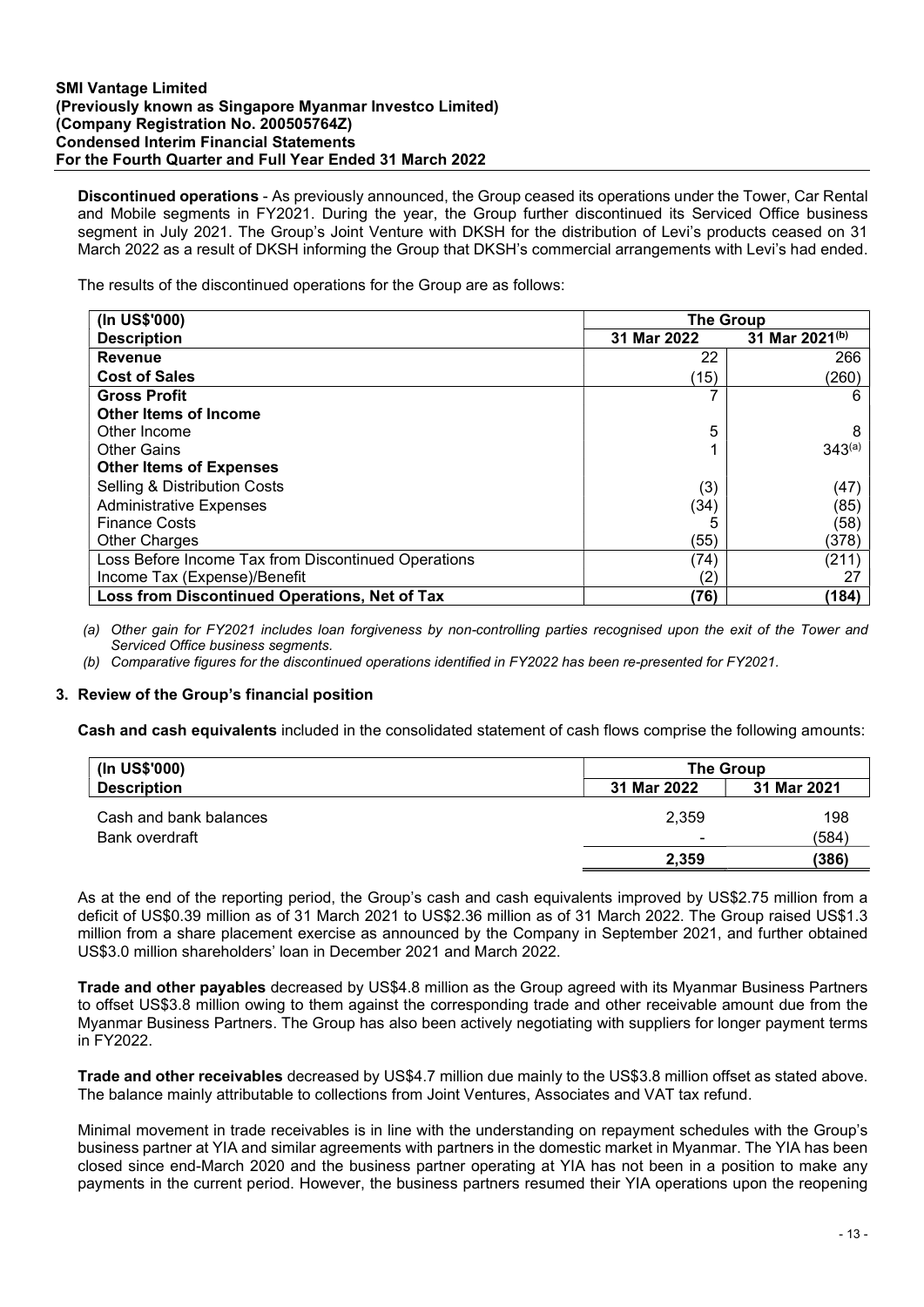### SMI Vantage Limited (Previously known as Singapore Myanmar Investco Limited) (Company Registration No. 200505764Z) Condensed Interim Financial Statements For the Fourth Quarter and Full Year Ended 31 March 2022

of the YIA on 17 April 2022 and they have given their commitment to resume payments upon the recovery and achievement of a more sustainable level of business activities.

#### 4. Where a forecast, or a prospect statement, has been previously disclosed to shareholders, any variance between it and the actual results

Not applicable. No forecast or prospect statement has been previously disclosed to shareholders.

5. A commentary at the date of the announcement of the significant trends and competitive conditions of the industry in which the Group operates and any known factors or events that may affect the Group in the next operating period and the next 12 months

The YIA reopened on 17 April 2022, however, with a limited flight schedule reflecting the expectation that destinations and passenger traffic will only build slowly over the next several months. Travel retail has been the Group's major business in Myanmar and so the opening of the airport is welcomed even if initial revenue projections are cautious. The Group continues to monitor its operating costs and has obtained extensive rent reductions and rent mitigations with its landlords as well as rebalancing organization related costs in the country.

The Group announced on 24 November 2021 the acquisition of 3,000 crypto mining machines from The9 Limited, a NASDAQ listed company. An Extraordinary General Meeting was held on 19th April 2022 which confirmed the Shareholders' agreement to the new business direction of SMI including crypto mining.

Following on from the successful test installation of 50 crypto mining machines in Melaka in April 2022, and a further 50 crypto mining machines in Brunei in May 2022. Company has also entered into agreement with The9 to acquire an additional 3,000 crypto-machines, with 1,500 machines to be installed in Brunei with an estimated completion date of June 2022. The remaining 1,500 crypto mining machines are expected to be shipped from Shanghai, China and fully installed by July 2022.

SMI Vantage was a sponsor of Bitcoin 2022 in Miami and the Group's CEO, Mark Bedingham, together with a member of the Advisory Board, Dr. Clemen Chiang, travelled to the conference and they were able to establish a network of crypto mining machine manufacturers and service providers. This will allow the Group to source hardware and software from the leaders in the industry. and the Group expects to start the acquisition and installation of high terra hash rate crypto mining machines in the second half of FY2023.

The Group is also looking to raise additional funding in conformity with the mandate received at the Group's Annual General Meeting held on 15 December 2021.

# 6. Dividend

- a. Current Financial Period Reported on Any dividend recommended for the current financial period reported on? No
- b. Corresponding Period of the Immediate Preceding Financial Year Any dividend recommended for the corresponding period of the immediately preceding financial year? No
- c. Date Payable Not applicable
- d. Books Closure Date Not applicable

#### 7. Interested person transactions

The Group has obtained US\$2.5 million and US\$0.5 million shareholder's loan from Mark Francis Bedingham on 16 December 2021 and 15 March 2022. Interest is accrued on indebtedness at the rate of 2.34% per annum which